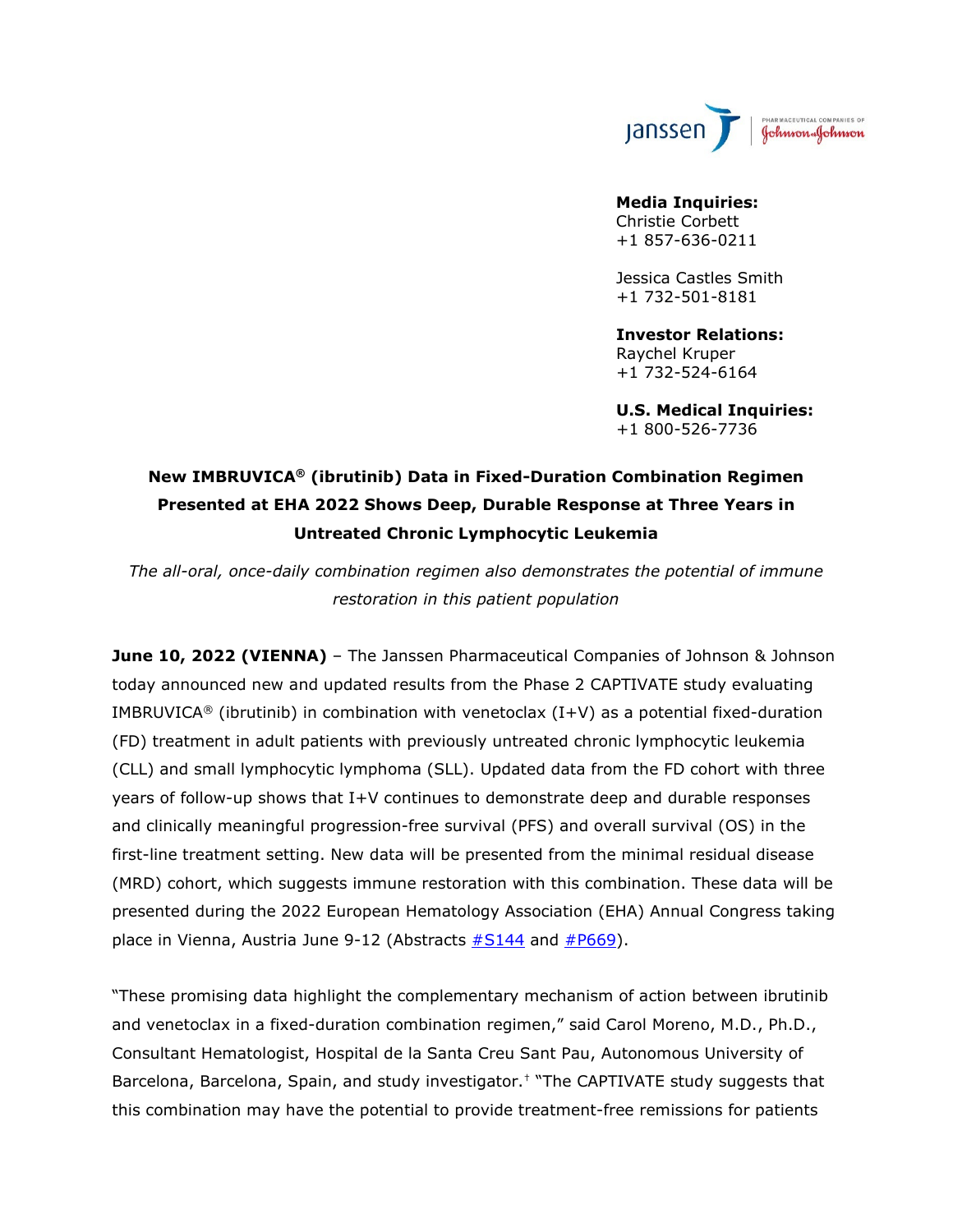and effectively eradicate CLL cells and help to restore normal B cells to healthy donor levels in patients with previously untreated CLL/SLL."

The Phase 2 CAPTIVATE (PCYC-1142) study [\(NCT02910583\)](https://clinicaltrials.gov/ct2/show/NCT02910583?term=Captivate&draw=2&rank=5) – sponsored by Pharmacyclics LLC, an AbbVie Company, and Janssen Biotech, Inc. – enrolled 323 patients with previously untreated CLL/SLL who were younger than 70 years, including patients with high-risk disease, in two cohorts: an FD cohort where all patients stopped therapy after 12 cycles of the combination, regardless of MRD status; and an MRD-guided cohort where treatment duration was guided by the patients' MRD status after 12 cycles of I+V combination (patients who met criteria for confirmed undetectable minimal residual disease [uMRD] were randomized 1:1 to placebo or IMBRUVICA®; patients who did not meet uMRD criteria were randomized to IMBRUVICA<sup>®</sup> or I+V).<sup>1,2</sup>

# **Three-Year Follow-Up Data from the FD Cohort of the Phase 2 CAPTIVATE (PCYC-1142) Study of IMBRUVICA®-Based Combination Regimen in Previously Untreated Patients with CLL/SLL [\(Abstract #P669\)](https://library.ehaweb.org/eha/2022/eha2022-congress/357531/carol.moreno.fixed-duration.28fd29.ibrutinib.2B.venetoclax.for.first-line.html?f=listing%3D0%2Abrowseby%3D8%2Asortby%3D1%2Asearch%3Dcaptivate)[1](#page-9-0)**

<span id="page-1-0"></span>After an additional year of follow-up data from the FD cohort of CAPTIVATE, I+V continues to demonstrate deep, durable responses and clinically meaningful PFS, including in patients with del(17p)/*TP53* mutated or unmutated immunoglobulin heavy chain gene (IGHV).<sup>1</sup> The clinical data underscore the distinct and complementary modes of action of IMBRUVICA® and venetoclax (a BCL-2 inhibitor).<sup>1</sup> IMBRUVICA<sup>®</sup> has been shown to mobilize CLL cells out of lymph nodes and other lymphoid niches and into peripheral blood where they are more susceptible to venetoclax-induced apoptosis, eliminating dividing and resting CLL cells. $<sup>1</sup>$ </sup>

Key findings from the Phase 2 CAPTIVATE FD cohort study include:

- At a median follow-up of 38.7 months, the 36-month PFS rate was 88 percent for all treated patients, 80 percent for patients with del(17p)/*TP53* mutated and 86 percent for unmutated IGHV patients (95 percent Confidence Interval [CI]).<sup>1</sup>
- With an additional year of follow-up, no additional OS events occurred. The 36 month OS rate was 98 percent, overall (95 percent CI).<sup>1</sup>
	- o The 36-month OS rates were similar in patients with del(17p)/*TP53* mutated (96 percent) or unmutated IGHV (97 percent). $1$
- The complete response (CR) rate was 57 percent ( $n=159$ ; 95 percent CI, 50-65) and consistent across high-risk subgroups[.1](#page-1-0)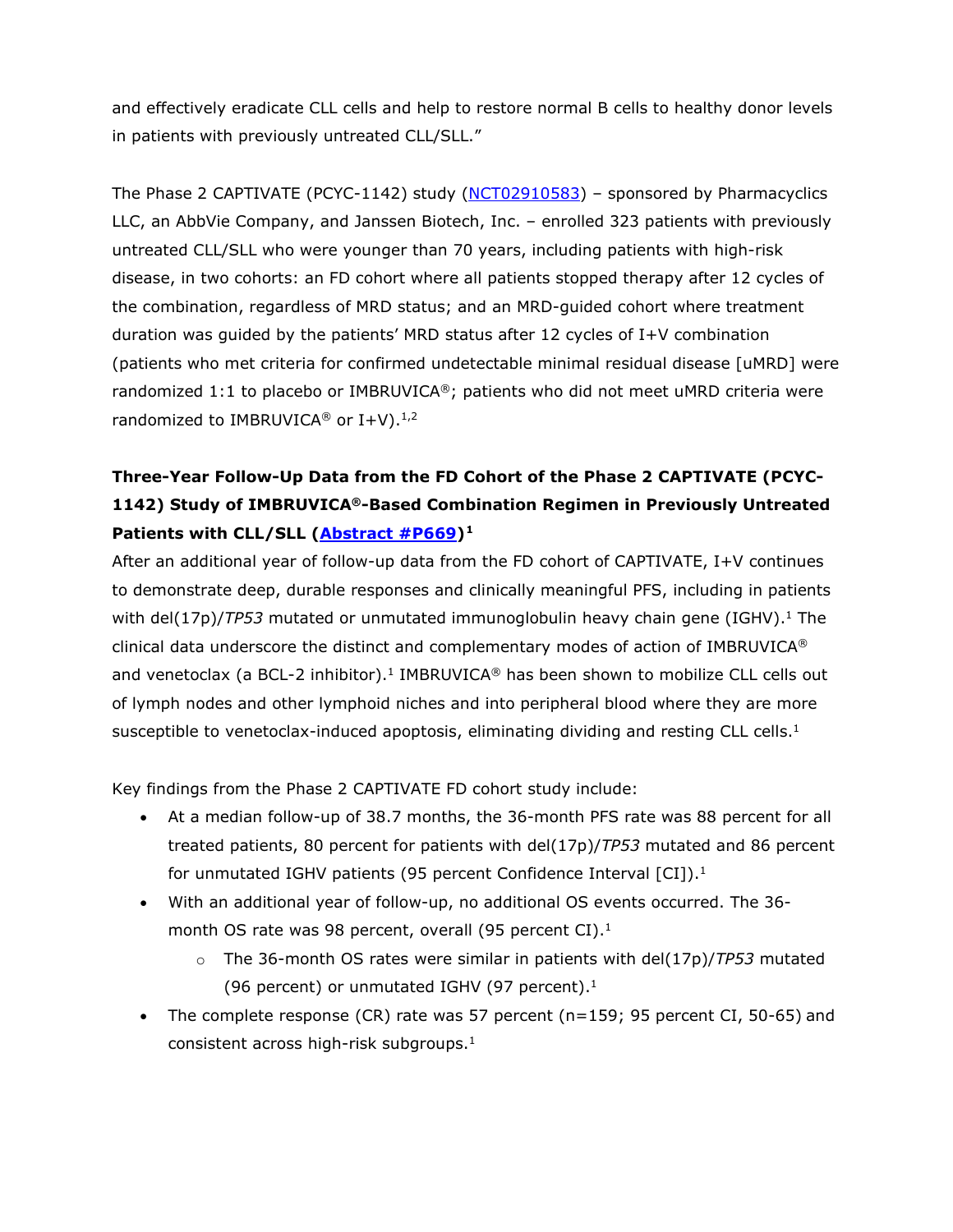- Median duration of CR was not reached  $(n=91)$ ; the 24-month landmark estimate for duration of CR was 94 percent. Median duration of response was not reached for responding patients ( $n=153$ ).<sup>1</sup>
- Seventy-nine percent of patients  $(n=125)$  achieved undetectable uMRD at any time in the peripheral blood (PB) and/or bone marrow. $1$
- Of patients with uMRD in PB at three months posttreatment, 78 percent (66/85) of evaluable patients maintained uMRD through 12 months posttreatment.<sup>1</sup>
- All patients are currently off treatment.<sup>1</sup> Frequently occurring treatment-emergent adverse events (TEAEs) (period from first dose until 30 days after the last dose of study treatment) were primarily Grade 1/2 in severity with the exception of neutropenia.<sup>1</sup> Median time to onset of frequently occurring TEAEs generally occurred within four months (87-100 percent).<sup>1</sup> The median time to resolution or improvement ranged from 16.5 days (diarrhea) to 42.5 days (arthralgia).<sup>1</sup> No new serious adverse events or secondary malignancies have been reported since the primary analysis. $<sup>1</sup>$ </sup>
- <span id="page-2-0"></span>• Twelve patients who progressed after FD treatment with I+V have been retreated with single-agent IMBRUVICA®; 11 of the 12 patients were evaluable for response, with 10 responding. $1$

# **New Data from the MRD-Guided Cohort of the Phase 2 CAPTIVATE (PCYC-1142) Study of IMBRUVICA®-Based Combination Regimen Evaluating Immune Restoration in Previously Untreated Patients with CLL/SLL [\(Abstract #S144\)](https://library.ehaweb.org/eha/2022/eha2022-congress/357008/isabelle.solman.immune.restoration.and.synergistic.activity.with.first-line.html?f=listing%3D0%2Abrowseby%3D8%2Asortby%3D1%2Asearch%3Dcaptivate)[2](#page-9-1)**

Data on the changes over time in the cellular immune profile in patients with CLL/SLL treated with the I+V combination and age-matched healthy donors were featured in an oral presentation at EHA. The FD regimen of I+V in the confirmed uMRD placebo arm effectively eradicated CLL cells to healthy donor levels and enabled sustained regeneration of normal B cell counts[.2](#page-2-0)

Immune restoration was evaluated in 79 previously untreated patients with CLL/SLL enrolled in the MRD cohort by monitoring changes over time in the cellular immune profile of patients treated with I+V combination regimen and compared to 20 age-matched healthy donors[.2](#page-2-0) 

Key findings from this analysis include:

Patients with confirmed uMRD ( $n=40$ ) had a significantly more pronounced decrease in circulating CLL cell count than patients with uMRD not confirmed ( $n=39$ ).<sup>2</sup>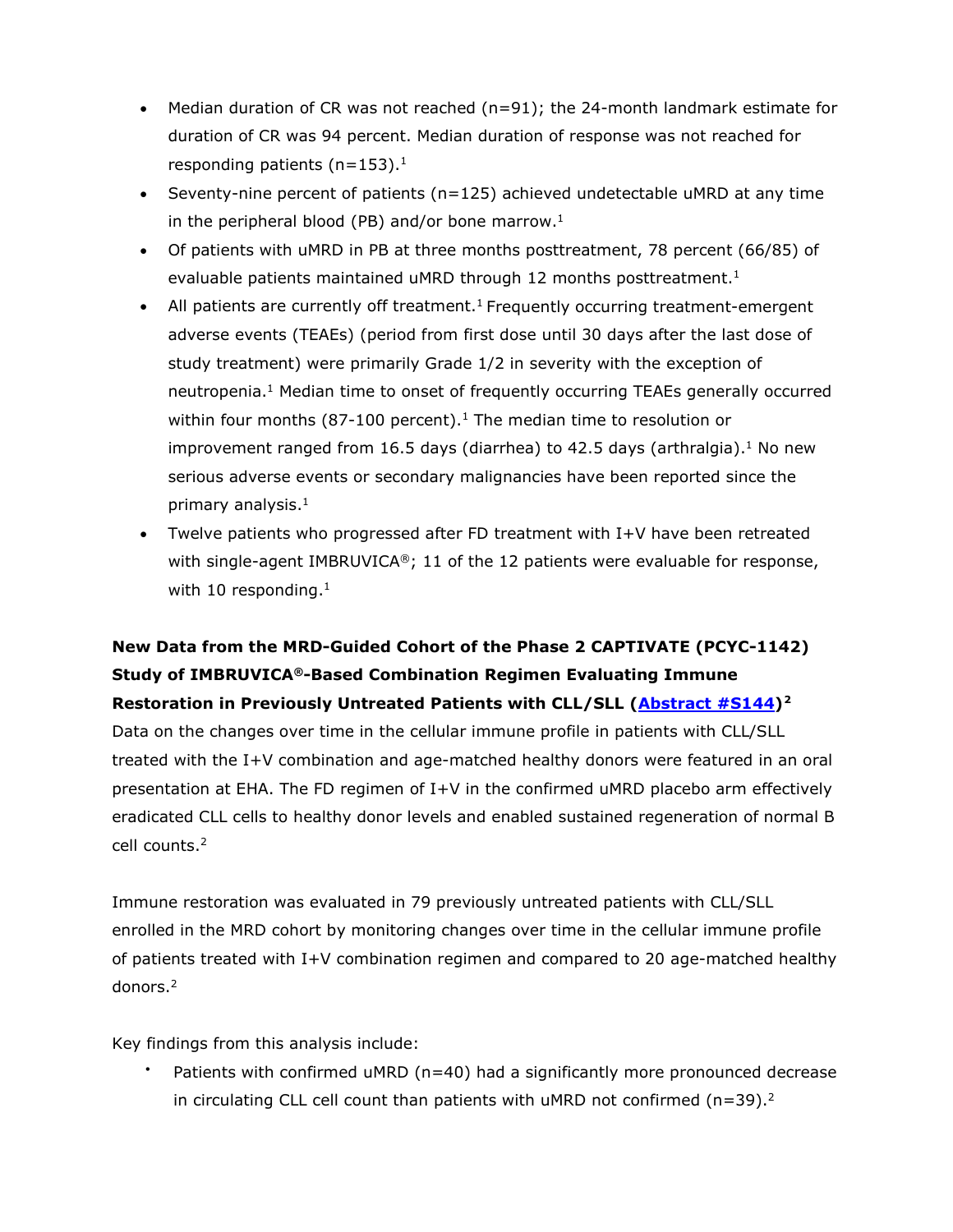- At Cycles seven and 16 the p-value was  $< 0.0001$  with I+V combination therapy.2
- From Cycle 16 29, patients with Confirmed uMRD (n=40) had cell counts similar to those of healthy donors ( $\leq 0.8$  cell/ $\mu$ L).<sup>2</sup>
- Normalization of critical immune cells, including T-cell subsets, classical monocytes, and dendritic cell counts was observed in this population.<sup>2</sup>

"These new clinical and immune results from the CAPTIVATE study add further evidence of the promise of IMBRUVICA in a fixed-duration regimen for previously untreated CLL patients," said Craig Tendler, M.D., Vice President, Late Development and Global Medical Affairs, Janssen Research & Development, LLC. "IMBRUVICA has become a standard of care in CLL treatment, and we continue to explore novel combinations such as I+V which may offer the option of off-treatment, disease-free intervals for patients with B-cell malignancies."

The CAPTIVATE study is part of a comprehensive development program exploring the potential of IMBRUVICA®-based FD therapy. Janssen continues to evaluate the I+V combination regimen and its potential to provide a FD treatment option for patients living with CLL/SLL. Recently, *The [New England Journal of Medicine Evidence](https://evidence.nejm.org/doi/full/10.1056/EVIDoa2200006)* published the primary analysis from the Phase 3 GLOW study, which evaluated the safety and efficacy of the I+V combination in older or unfit patients with CLL/SLL, and showed that the combination demonstrated superior PFS and deeper sustained responses compared to chemoimmunotherapy in first-line CLL.[3](#page-9-2)

# **About IMBRUVICA®**

IMBRUVICA<sup>®</sup> (ibrutinib) is a once-daily oral medication that is jointly developed and commercialized by Janssen Biotech, Inc. and Pharmacyclics LLC, an AbbVie company. IMBRUVICA® blocks the Bruton's tyrosine kinase (BTK) protein, which is needed by normal and abnormal B cells, including specific cancer cells, to multiply and spread. By blocking BTK, IMBRUVICA<sup>®</sup> may help move abnormal B cells out of their nourishing environments and inhibits their proliferation.<sup>[4](#page-10-0),[5](#page-10-1),[6](#page-10-2)</sup>

IMBRUVICA<sup>®</sup> is approved in more than 100 countries and has been used to treat more than 250,000 patients worldwide. There are more than 50 company-sponsored clinical trials, including 18 Phase 3 studies, over 11 years evaluating the efficacy and safety of IMBRUVICA®.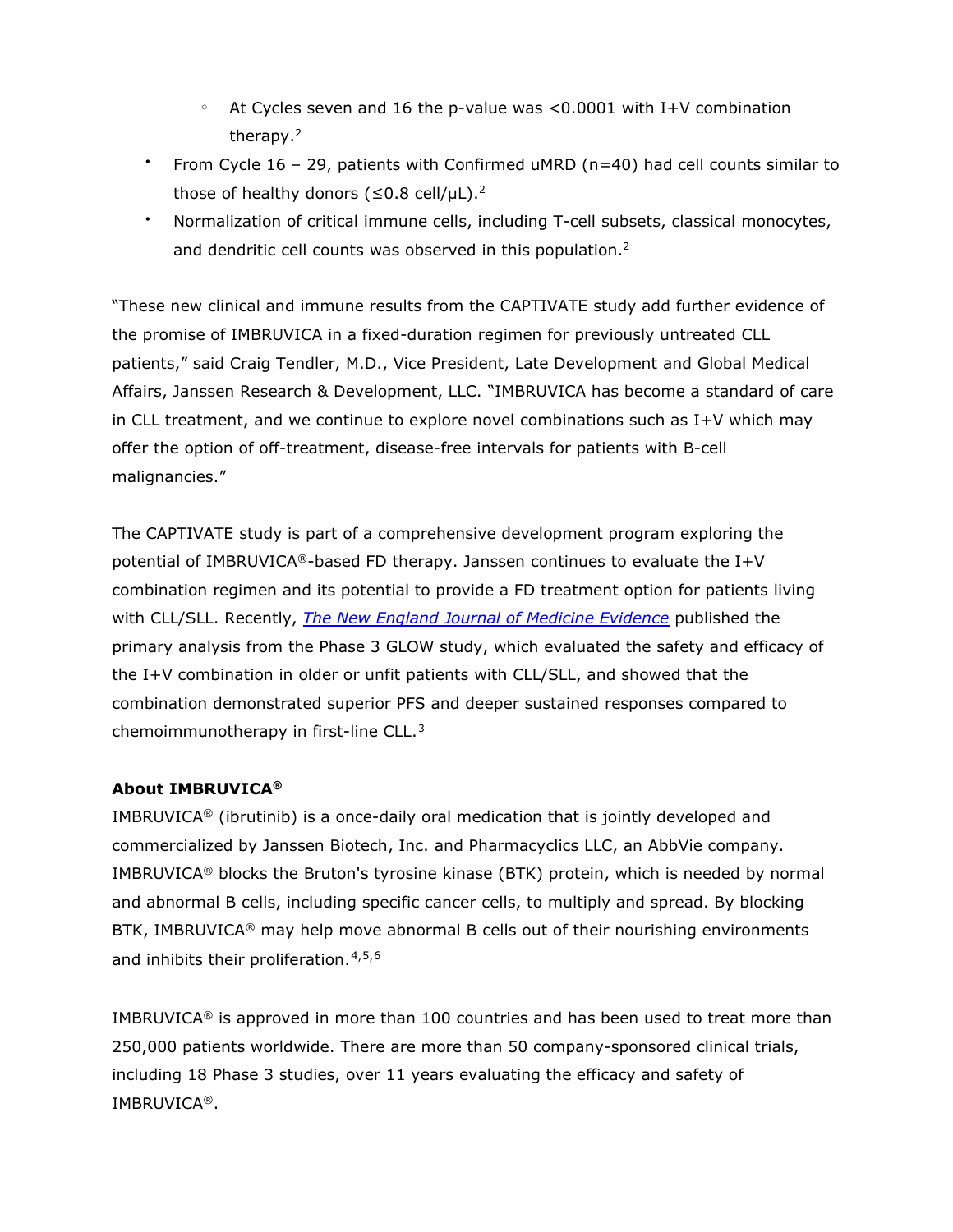IMBRUVICA<sup>®</sup> was first approved by the U.S. Food and Drug Administration (FDA) in November 2013, and today is indicated for adult patients in six disease areas, including five hematologic cancers. These include indications to treat adults with CLL/SLL with or without 17p deletion (del17p), and adults with Waldenström's macroglobulinemia (WM), and adult patients with previously treated mantle cell lymphoma (MCL)\*, as well as to treat adult patients with previously treated marginal zone lymphoma (MZL) who require systemic therapy and have received at least one prior anti-CD20-based therapy\*, and adult patients with previously treated chronic graft-versus-host disease (cGVHD) after failure of one or more lines of systemic therapy.<sup>[7](#page-10-3)</sup>

*\*Accelerated approval was granted for MCL and MZL based on overall response rate. Continued approval for MCL and MZL may be contingent upon verification and description of clinical benefit in confirmatory trials.*

Since 2019, the National Comprehensive Cancer Network® (NCCN®), recommends ibrutinib (IMBRUVICA**®**) as a preferred regimen for the initial treatment of CLL/SLL and has Category 1 treatment status for treatment-naïve patients without deletion 17p/*TP53* mutation and as a preferred treatment for treatment-naïve patients with deletion 17p/*TP53* mutation. The NCCN Guidelines® also recommend IMBRUVICA®, with or without rituximab, as a preferred regimen for the treatment of relapsed/refractory MCL, as a Category 1 preferred regimen for both untreated and previously treated WM patients, and as a preferred regimen for relapsed/refractory MZL.<sup>[8](#page-10-4)</sup>

For more information, visit [www.IMBRUVICA.com.](http://www.imbruvica.com/)

## **IMBRUVICA® IMPORTANT SAFETY INFORMATION**

## **WARNINGS AND PRECAUTIONS**

**Hemorrhage:** Fatal bleeding events have occurred in patients who received IMBRUVICA®. Major hemorrhage ( $\geq$  Grade 3, serious, or any central nervous system events; e.g., intracranial hemorrhage [including subdural hematoma], gastrointestinal bleeding, hematuria, and post procedural hemorrhage) occurred in 4.2% of patients, with fatalities occurring in 0.4% of 2,838 patients who received IMBRUVICA® in 27 clinical trials. Bleeding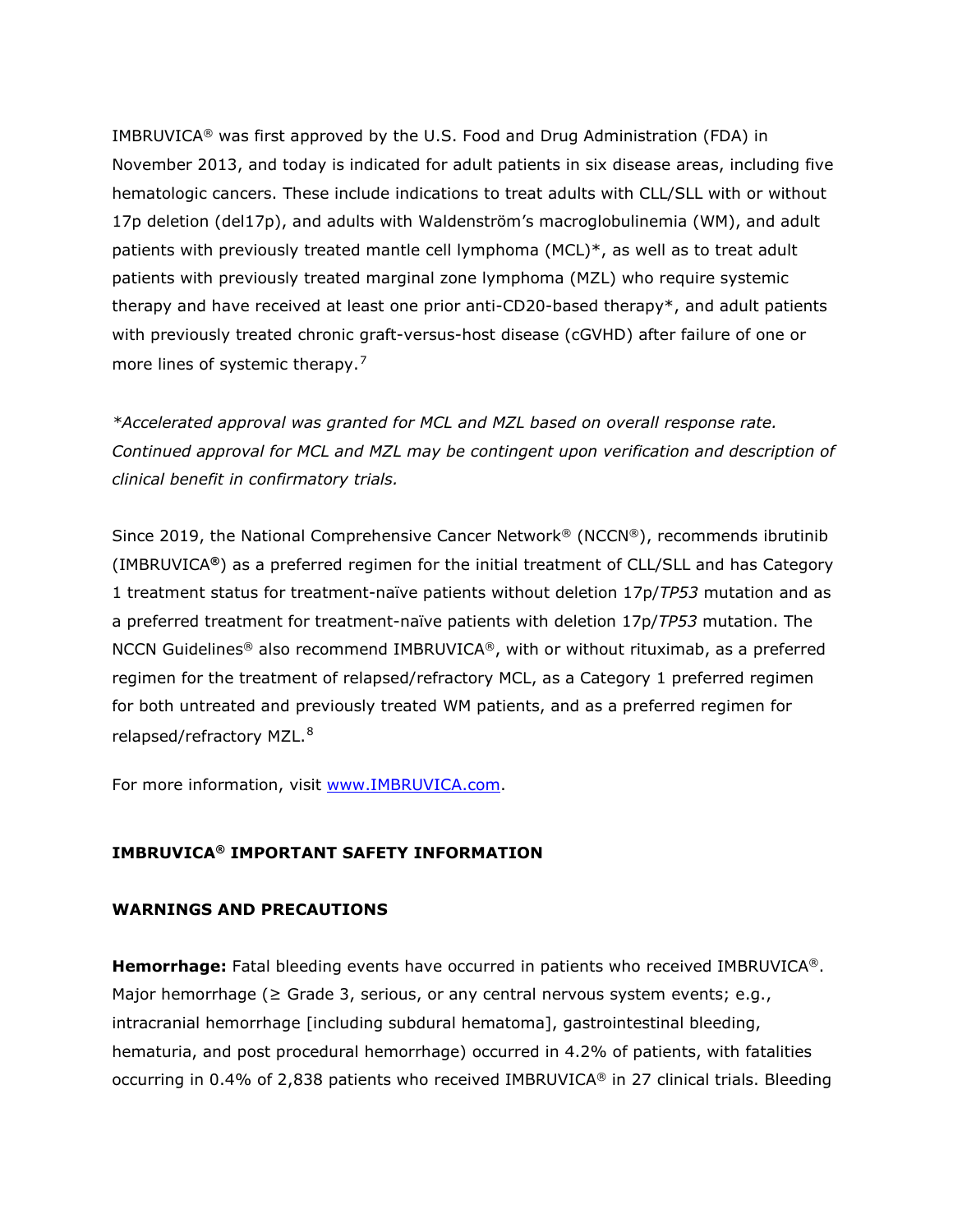events of any grade including bruising and petechiae occurred in 39%, and excluding bruising and petechiae occurred in 23% of patients who received IMBRUVICA®, respectively.

The mechanism for the bleeding events is not well understood.

Use of either anticoagulant or antiplatelet agents concomitantly with IMBRUVICA® increases the risk of major hemorrhage. Across clinical trials, 3.1% of 2,838 patients who received IMBRUVICA® without antiplatelet or anticoagulant therapy experienced major hemorrhage. The addition of antiplatelet therapy with or without anticoagulant therapy increased this percentage to 4.4%, and the addition of anticoagulant therapy with or without antiplatelet therapy increased this percentage to 6.1%. Consider the risks and benefits of anticoagulant or antiplatelet therapy when co-administered with IMBRUVICA®. Monitor for signs and symptoms of bleeding.

Consider the benefit-risk of withholding IMBRUVICA® for at least 3 to 7 days pre- and postsurgery depending upon the type of surgery and the risk of bleeding.

**Infections:** Fatal and non-fatal infections (including bacterial, viral, or fungal) have occurred with IMBRUVICA® therapy. Grade 3 or greater infections occurred in 21% of 1,476 patients who received IMBRUVICA® in clinical trials. Cases of progressive multifocal leukoencephalopathy (PML) and *Pneumocystis jirovecii* pneumonia (PJP) have occurred in patients treated with IMBRUVICA®. Consider prophylaxis according to standard of care in patients who are at increased risk for opportunistic infections. Monitor and evaluate patients for fever and infections and treat appropriately.

**Cardiac Arrhythmias, Cardiac Failure and Sudden Death:** Fatal and serious cardiac arrhythmias and cardiac failure have occurred with IMBRUVICA®. Deaths due to cardiac causes or sudden deaths occurred in  $1\%$  of 4,896 patients who received IMBRUVICA® in clinical trials, including in patients who received IMBRUVICA<sup>®</sup> in unapproved monotherapy or combination regimens. These adverse reactions occurred in patients with and without preexisting hypertension or cardiac comorbidities. Patients with cardiac comorbidities may be at greater risk of these events.

Grade 3 or greater ventricular tachyarrhythmias were reported in 0.2%, Grade 3 or greater atrial fibrillation and atrial flutter were reported in 3.7%, and Grade 3 or greater cardiac failure was reported in 1.3% of 4,896 patients who received IMBRUVICA<sup>®</sup> in clinical trials,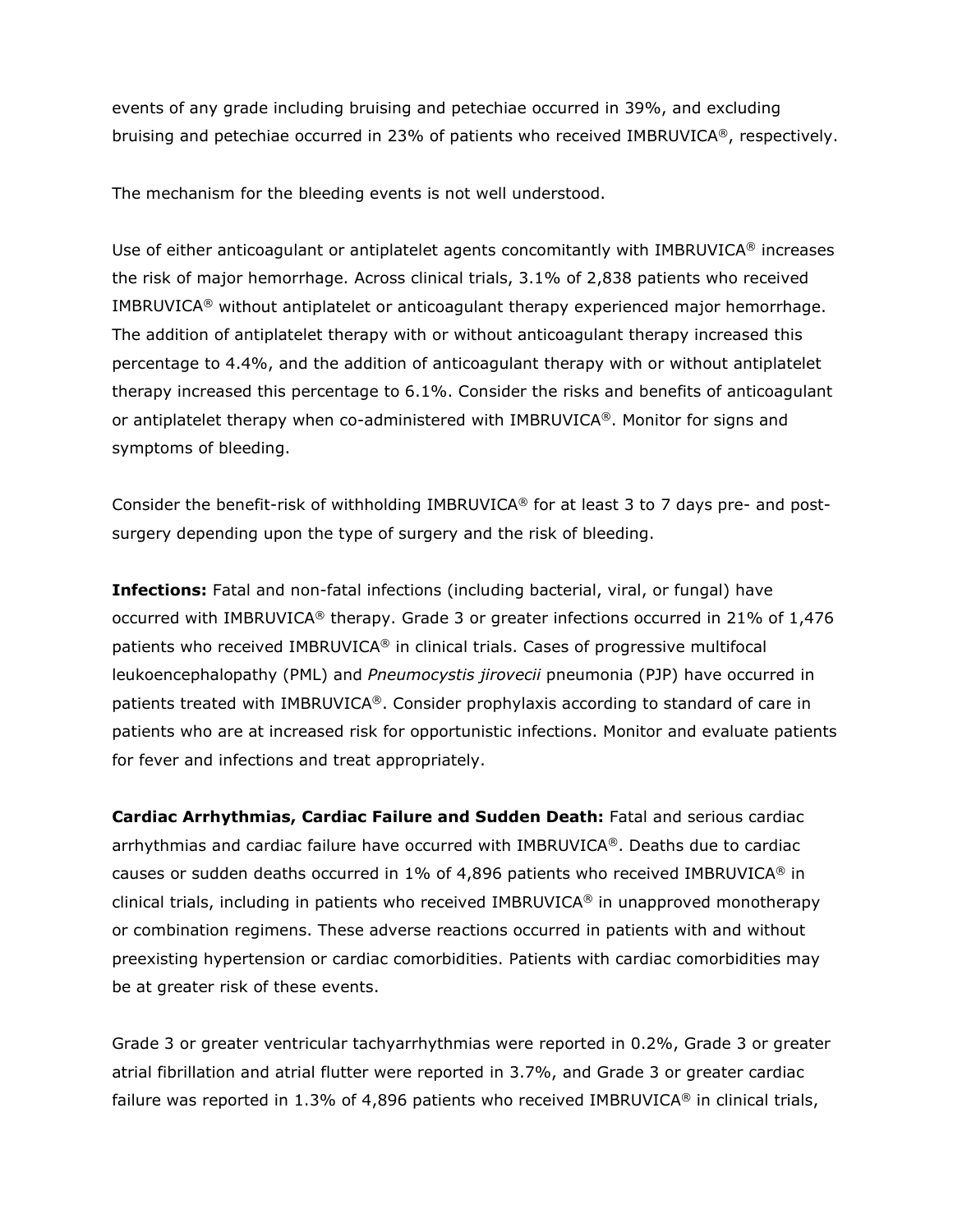including in patients who received IMBRUVICA® in unapproved monotherapy or combination regimens. These events have occurred particularly in patients with cardiac risk factors including hypertension and diabetes mellitus, a previous history of cardiac arrhythmias, and in patients with acute infections.

Evaluate cardiac history and function at baseline, and monitor patients for cardiac arrhythmias and cardiac function. Obtain further evaluation (e.g., ECG, echocardiogram) as indicated for patients who develop symptoms of arrhythmia (e.g., palpitations, lightheadedness, syncope, chest pain), new onset dyspnea, or other cardiovascular concerns. Manage cardiac arrhythmias and cardiac failure appropriately, follow dose modification guidelines, and consider the risks and benefits of continued IMBRUVICA® treatment.

**Hypertension:** Hypertension occurred in 19% of 1,476 patients who received IMBRUVICA<sup>®</sup> in clinical trials. Grade 3 or greater hypertension occurred in 8% of patients. Based on data from 1,124 of these patients, the median time to onset was 5.9 months (range, 0.03 to 24 months). Monitor blood pressure in patients treated with IMBRUVICA®, initiate or adjust anti-hypertensive medication throughout treatment with IMBRUVICA® as appropriate, and follow dosage modification guidelines for Grade 3 or higher hypertension.

**Cytopenias:** In 645 patients with B-cell malignancies who received IMBRUVICA® as a single agent, grade 3 or 4 neutropenia occurred in 23% of patients, grade 3 or 4 thrombocytopenia in 8% and grade 3 or 4 anemia in 2.8%, based on laboratory measurements. Monitor complete blood counts monthly.

**Second Primary Malignancies:** Other malignancies (10%), including non-skin carcinomas  $(3.9\%)$ , occurred among the 1,476 patients who received IMBRUVICA<sup>®</sup> in clinical trials. The most frequent second primary malignancy was non-melanoma skin cancer (6%).

**Tumor Lysis Syndrome:** Tumor lysis syndrome has been infrequently reported with IMBRUVICA®. Assess the baseline risk (e.g., high tumor burden) and take appropriate precautions. Monitor patients closely and treat as appropriate.

**Embryo-Fetal Toxicity:** Based on findings in animals, IMBRUVICA® can cause fetal harm when administered to a pregnant woman. Advise pregnant women of the potential risk to a fetus. Advise females of reproductive potential to use effective contraception during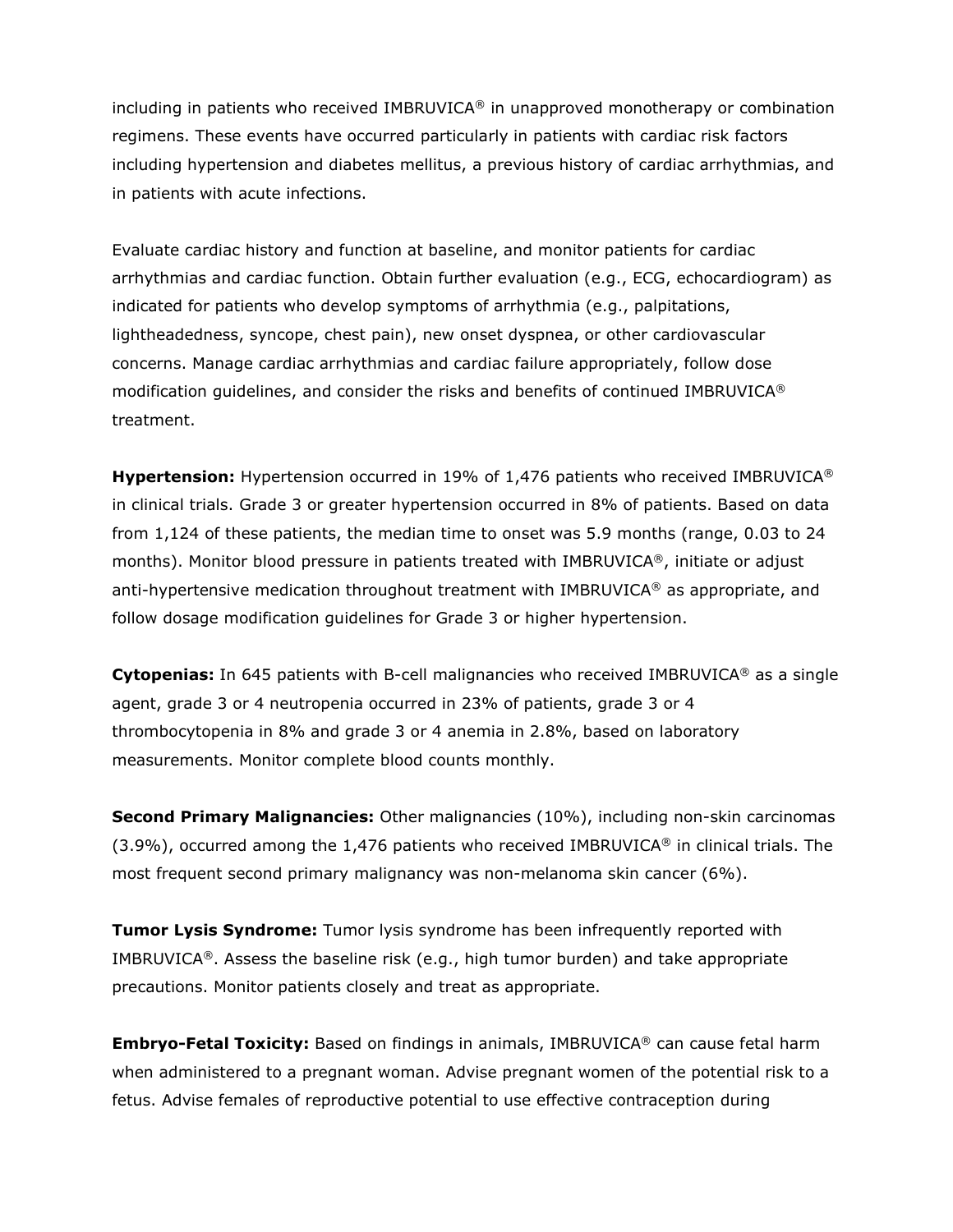treatment with IMBRUVICA® and for 1 month after the last dose. Advise males with female partners of reproductive potential to use effective contraception during the same time period.

# **ADVERSE REACTIONS**

**B-cell malignancies:** The most common adverse reactions (≥30%) in patients with B-cell malignancies (MCL, CLL/SLL, WM and MZL) were thrombocytopenia (54.5%)\*, diarrhea (43.8%), fatigue (39.1%), musculoskeletal pain (38.8%), neutropenia (38.6%)\*, rash (35.8%), anemia (35.0%)\*, and bruising (32.0%).

The most common Grade  $\geq 3$  adverse reactions ( $\geq 5\%$ ) in patients with B-cell malignancies (MCL, CLL/SLL, WM and MZL) were neutropenia (20.7%)\*, thrombocytopenia (13.6%)\*, pneumonia (8.2%), and hypertension (8.0%).

Approximately 9% (CLL/SLL), 14% (MCL), 14% (WM) and 10% (MZL) of patients had a dose reduction due to adverse reactions. Approximately 4-10% (CLL/SLL), 9% (MCL), and 7% (WM [5%] and MZL [13%]) of patients discontinued due to adverse reactions.

**cGVHD:** The most common adverse reactions (≥20%) in patients with cGVHD were fatigue (57%), bruising (40%), diarrhea (36%), thrombocytopenia (33%)\*, muscle spasms (29%), stomatitis (29%), nausea (26%), hemorrhage (26%), anemia (24%)\*, and pneumonia  $(21\%)$ .

The most common Grade 3 or higher adverse reactions ( $\geq$ 5%) reported in patients with cGVHD were pneumonia (14%), fatigue (12%), diarrhea (10%), neutropenia (10%)\*, sepsis (10%), hypokalemia (7%), headache (5%), musculoskeletal pain (5%), and pyrexia  $(5\%)$ .

Twenty-four percent of patients receiving IMBRUVICA® in the cGVHD trial discontinued treatment due to adverse reactions. Adverse reactions leading to dose reduction occurred in 26% of patients.

\*Treatment-emergent decreases (all grades) were based on laboratory measurements.

# **DRUG INTERACTIONS**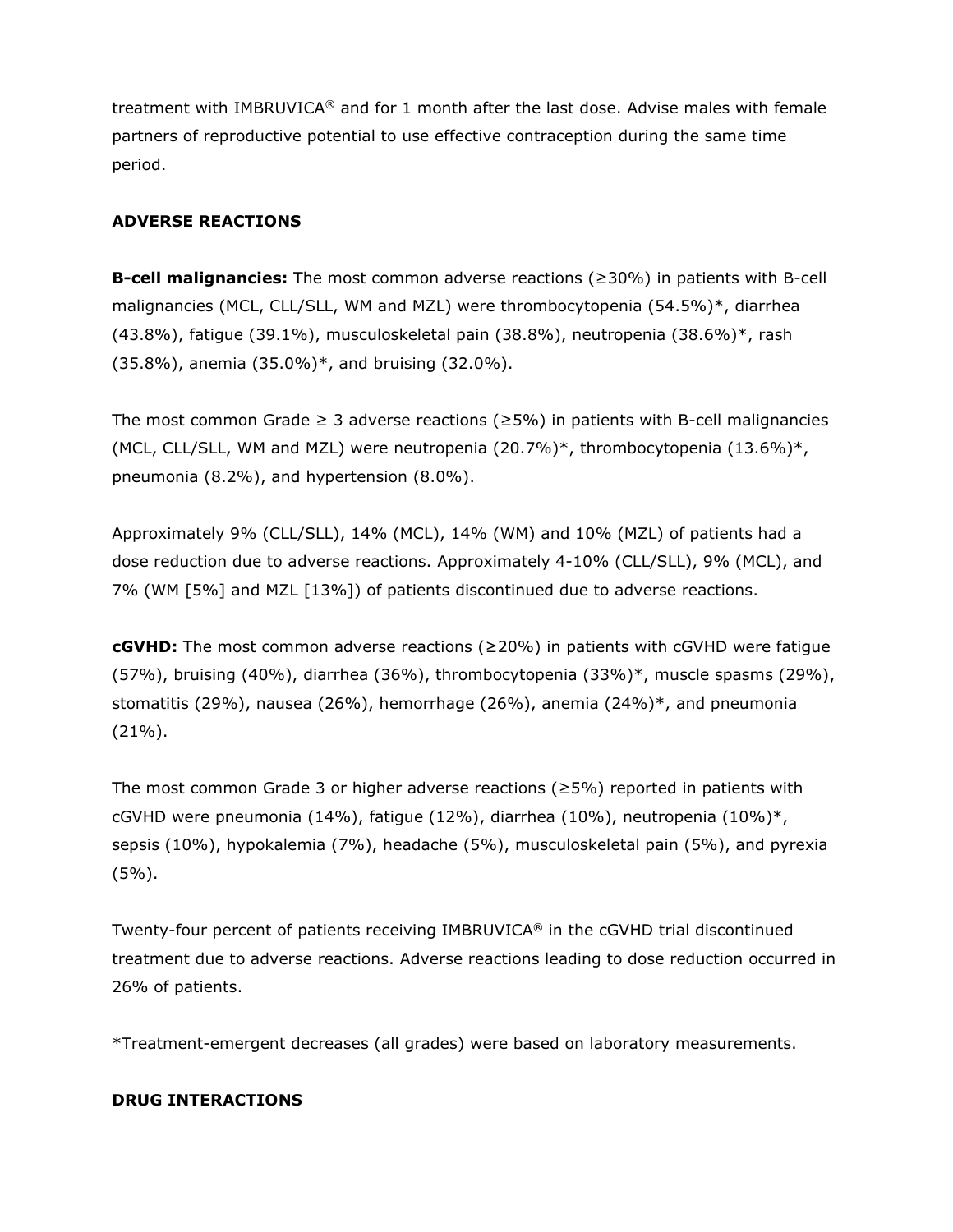**CYP3A Inhibitors:** Co-administration of IMBRUVICA® with strong or moderate CYP3A inhibitors may increase ibrutinib plasma concentrations. Increased ibrutinib concentrations may increase the risk of drug-related toxicity. Dose modifications of IMBRUVICA® are recommended when used concomitantly with posaconazole, voriconazole, and moderate CYP3A inhibitors. Avoid concomitant use of other strong CYP3A inhibitors. Interrupt IMBRUVICA<sup>®</sup> if strong inhibitors are used short-term (e.g., for  $\leq 7$  days). Avoid grapefruit and Seville oranges during IMBRUVICA® treatment, as these contain strong or moderate inhibitors of CYP3A. See dose modification guidelines in USPI sections 2.3 and 7.1.

**CYP3A Inducers:** Avoid coadministration with strong CYP3A inducers.

## **SPECIFIC POPULATIONS**

**Hepatic Impairment** (based on Child-Pugh criteria): Avoid use of IMBRUVICA® in patients with severe hepatic impairment. In patients with mild or moderate impairment, reduce recommended IMBRUVICA® dose and monitor more frequently for adverse reactions of IMBRUVICA®.

**Please [click here](https://www.imbruvica.com/files/prescribing-information.pdf) to see the full Prescribing Information.**

# *About the Janssen Pharmaceutical Companies of Johnson & Johnson*

*At Janssen, we're creating a future where disease is a thing of the past. We're the Pharmaceutical Companies of Johnson & Johnson, working tirelessly to make that future a reality for patients everywhere by fighting sickness with science, improving access with ingenuity, and healing hopelessness with heart. We focus on areas of medicine where we can make the biggest difference: Cardiovascular, Metabolism, & Retina; Immunology; Infectious Diseases & Vaccines; Neuroscience; Oncology; and Pulmonary Hypertension.*

*Learn more at [www.janssen.com.](https://www.janssen.com/) Follow us at [@JanssenGlobal](https://twitter.com/JanssenGlobal) and [@JanssenUS.](https://twitter.com/JanssenUS?ref_src=twsrc%5Egoogle%7Ctwcamp%5Eserp%7Ctwgr%5Eauthor) Janssen Research & Development, LLC and Janssen Biotech, Inc. are part of the Janssen Pharmaceutical Companies of Johnson & Johnson.*

*†Dr. Moreno has served as a paid consultant to Janssen; she has not been paid for any media work.*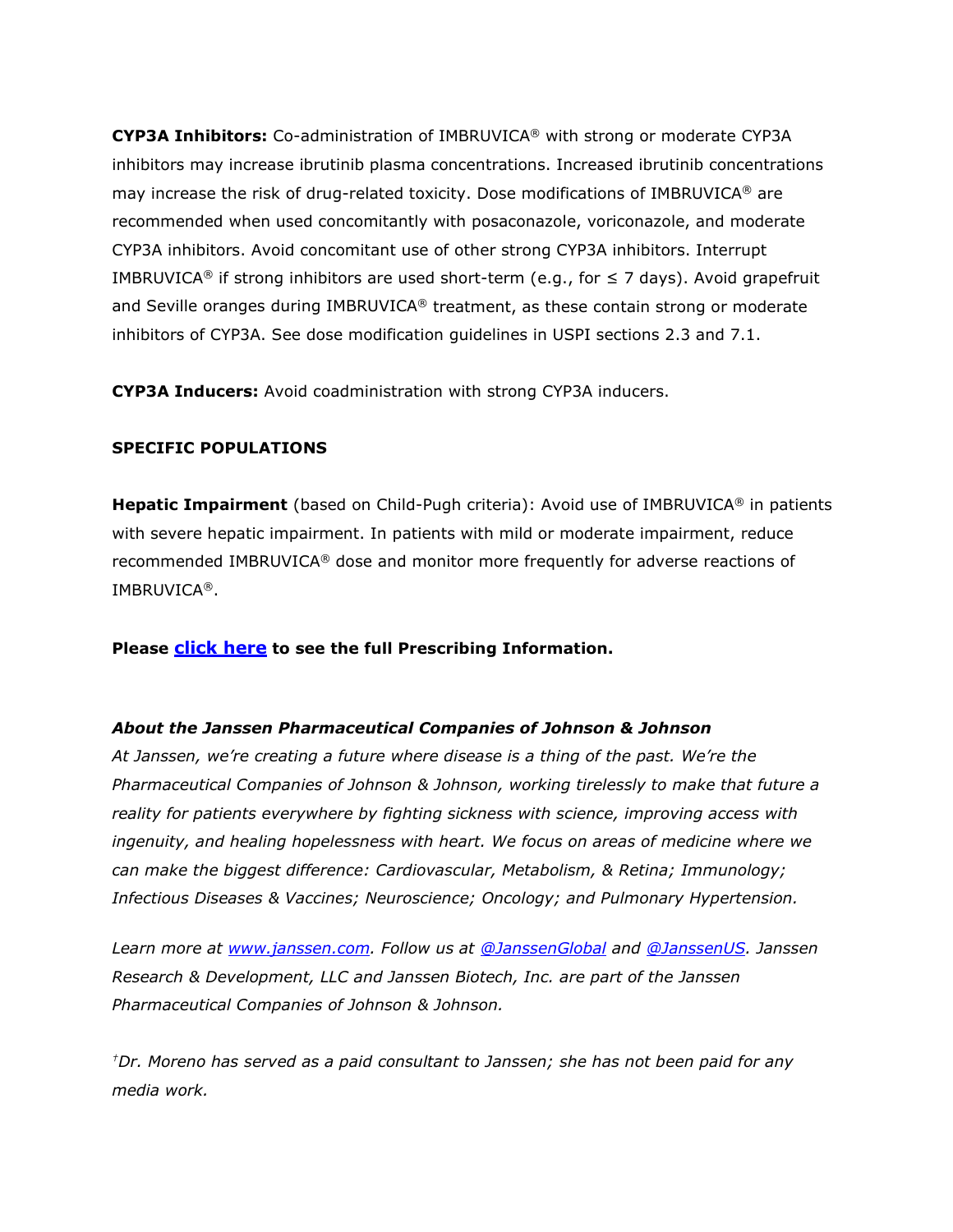### ###

### *Cautions Concerning Forward-Looking Statements*

*This press release contains "forward-looking statements" as defined in the Private Securities Litigation Reform Act of 1995 regarding product development and the potential benefits and treatment impact of IMBRUVICA® (ibrutinib). The reader is cautioned not to rely on these forward-looking statements. These statements are based on current expectations of future events. If underlying assumptions prove inaccurate or known or unknown risks or uncertainties materialize, actual results could vary materially from the expectations and projections of Janssen Research & Development, LLC or any of the other Janssen Pharmaceutical Companies and/or Johnson & Johnson. Risks and uncertainties include, but are not limited to: challenges and uncertainties inherent in product research and development, including the uncertainty of clinical success and of obtaining regulatory approvals; uncertainty of commercial success; manufacturing difficulties and delays; competition, including technological advances, new products and patents attained by competitors; challenges to patents; product efficacy or safety concerns resulting in product recalls or regulatory action; changes in behavior and spending patterns of purchasers of health care products and services; changes to applicable laws and regulations, including global health care reforms; and trends toward health care cost containment. A further list and descriptions of these risks, uncertainties and other factors can be found in Johnson & Johnson's Annual Report on Form 10-K for the fiscal year ended January 2, 2022, including in the sections captioned "Cautionary Note Regarding Forward-Looking Statements" and "Item 1A. Risk Factors," and in Johnson & Johnson's subsequent Quarterly Reports on Form 10-Q and other filings with the Securities and Exchange Commission. Copies of these filings are available online at [www.sec.gov,](http://www.sec.gov/) [www.jnj.com](http://www.jnj.com/) or on request from Johnson & Johnson. None of the Janssen Pharmaceutical Companies nor Johnson & Johnson undertakes to update any forward-looking statement as a result of new information or future events or developments.* 

<span id="page-9-0"></span><sup>&</sup>lt;sup>1</sup> Moreno C., et al. Fixed-Duration Ibrutinib + Venetoclax for First-Line Treatment of Chronic Lymphocytic Leukemia/Small Lymphocytic Lymphoma: 3-Year Follow-Up From the FD Cohort of the Phase 2 CAPTIVATE Study. 2022 European Hematology Association Annual Congress. June 9-12, 2022.

<span id="page-9-1"></span> $2$  Soloman I., et al. Immune Restoration and Synergistic Activity With First-Line Ibrutinib Plus Venetoclax: Translational Analyses of CAPTIVATE Patients with CLL. 2022 European Hematology Association Annual Congress. June 9-12, 2022.

<span id="page-9-2"></span><sup>&</sup>lt;sup>3</sup> Kater, A., et al. Fixed-Duration Ibrutinib-Venetoclax in Patients with Chronic Lymphocytic Leukemia and Comorbidities. *NEJM Evidence.* 2022. Accessed June 2022 <https://doi.org/10.1056/evidoa2200006>